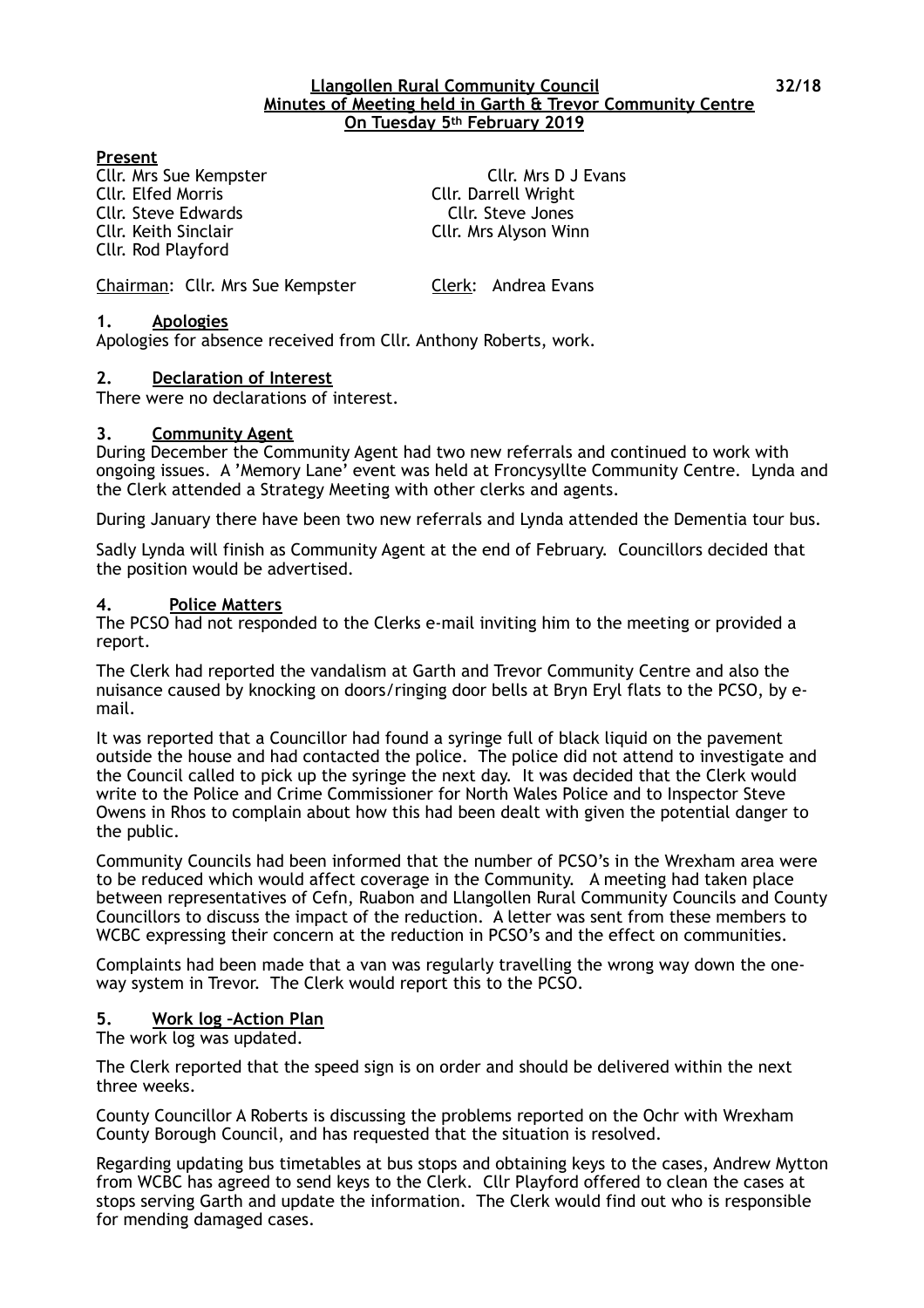# **6. Members' Urgent Reports**

**33/18**

Cllr. Playford informed Councillors that road signs at the bottom of Garth Road near Shepherds Wood are obscured by foliage in spring, summer and autumn, and one is bent and not visible to drivers. The Clerk would report this to WCBC.

There had been reports of camper vans parking overnight at the Fron Basin and at Fron Community Centre. It was decided that the Clerk would inform CRT and also ask WCBC for permission to place signs at the Community Centre.

# **7. Minutes of the Previous Meeting**

The minutes of the previous meeting had been distributed and were accepted as a true record. The minutes were signed accordingly by the Chairman.

# **8. Matters Arising from the Minutes**

The Clerk has sent an e-mail to WCBC requesting that the gullies in Garth are cleared.

Fly-tipping on Gypsy Lane near to the Oerog Severn treatment works has been reported.

Regarding the litter problem in Froncysyllte, a meeting has been arranged between the McDonalds management team and Cllr Sinclair and the Clerk.

The Clerk has sent a request that representatives of the local community are included in the safety user audit of the Fron basin.

# **9. Planning**

Erection of boundary wall (in retrospect) **Min Y Dwr, Canalside, Froncysyllte, Llangollen P/2018/0729 GRANTED** 

Variation of conditions nos. 2 and 3 of planning permission P/2015/0856 to extend time period for submission of reserved matters and commencement of development (1 no. dwelling) **Gwel Y Dyffryn, Garth Road Garth Trevor Wrexham P/2018/0939 GRANTED**

Proposed entrance porch and stair access to landing/study and shower room **The Barn, Blaenau Dwr, Blaenau Road, Froncysyllte, Wrexham P/2018/1001 GRANTED** 

Display of tourist information sign

**Visitor Car Park, Land North of Trevor Basin, Off Tower Hill, Trevor, Wrexham P/2018/1066 PENDING**

# **10. Correspondence**

## **Wrexham CBC**

Wrexham Council Bilingual Signage Submission of Wrexham Local Development Plan 2013-2028 for Public Examination Draft Management Plan for the Pontcysyllte Aqueduct and Canal World Heritage Site Invitation to Safeguarding of our local Veteran Standards, unveiling event 12th February 2019 Community Transport Event – Plas Madoc – March 29th 2019

## **One Voice Wales**

Use of Welsh Language Survey January to March Training sessions 2019-20 National Pay Agreements Social Value Toolkit National Awards Conference 2019 First Minister's new Cabinet announced Older Peoples Commissioners Newsletter Special Bulletin 'Living Memory' Workshops – National Library of Wales Alzheimer's Society Cymru Conference 2019 Information guide to helping water customers struggling to pay Betsi Cadwaladr Stakeholder Reference Group Meeting – 11th December 2018

**Welsh Government 34/18**  SUDS Implementation 7 January 2019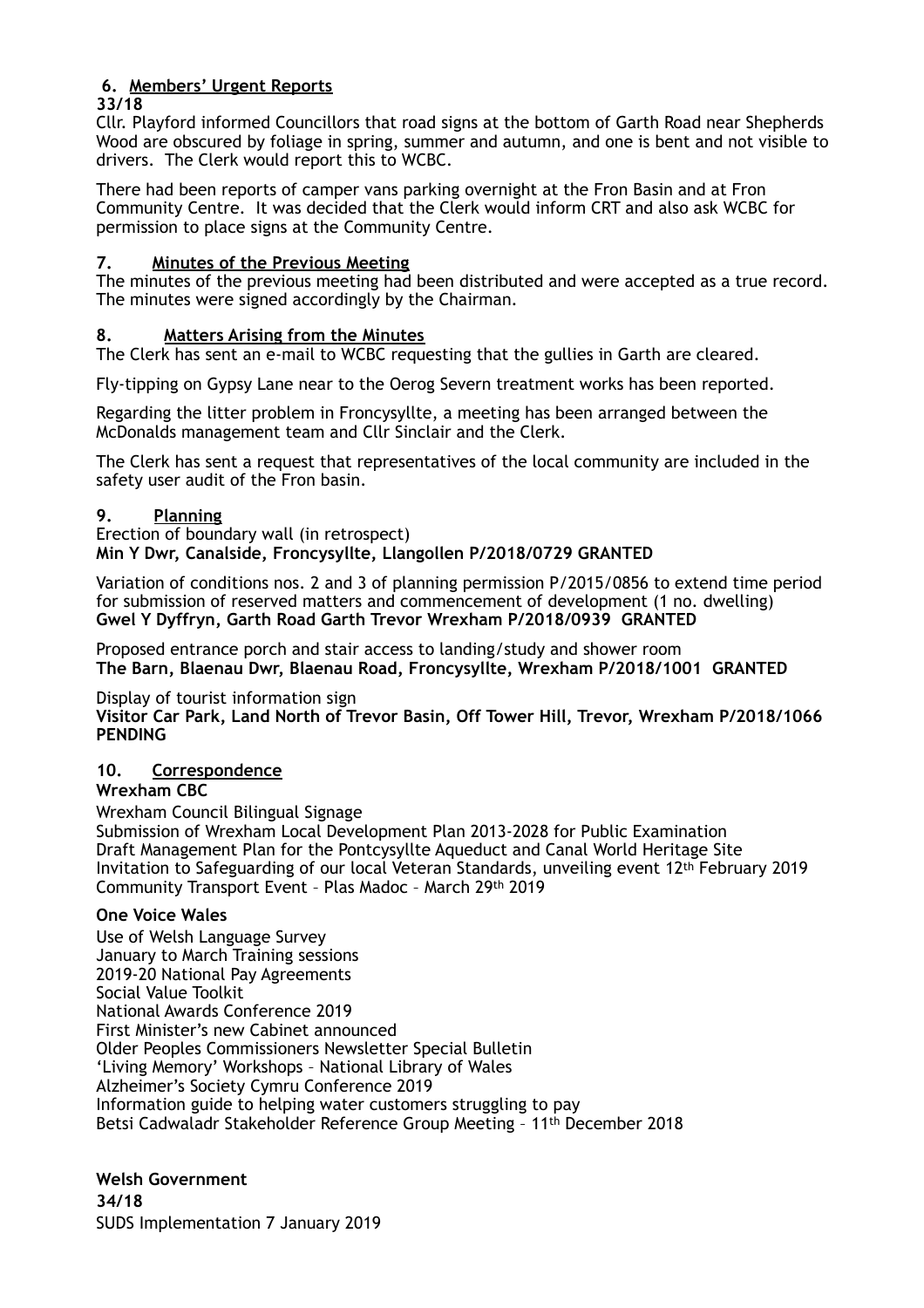Team Support Officer Vacancies Community and Town Council Update Community-led Housing Networks Connecting Communities in Wales Newsletter

### **Wales Audit Office**

Press Release: Local Government needs to do more to develop a strong data culture

# **SLCC**

Practitioners Conference 14th & 15th February 2019

# **Ken Skates**

E-newsletters 14/12/18, 21/12/18 and 25/01/19 Surgery dates

**Office of the Police and Crime Commissioner**  Police and Crime Plan Addendum

# **Play Wales**

E-bulletin December 2018 Sourcing materials for children's play – new info sheet Events 2019 Publications 2018 E-bulletin January 2019 How to organise playing out sessions on your street Focus on play – three new issues

## **Planning Aid Wales**

Events and training

# **Rotary Club Chirk**

New Club set up

The correspondence was made available for perusal by Councillors, and copies had been emailed.

## **11. Footpaths & Roadways**

Regarding the footpath opposite the playground in Garth, the Clerk has reported some issues to the Rights of Way department of WCBC.

The Clerk was asked to speak to the County Councillor regarding rubble that has been left on the footpath at the side of Pen-Y-Bont bungalows on the Trevor Estate.

## **12. Projects 2018/2019**

Nothing to report.

## **13. Meetings / Training**

Our Picturesque Landscapes Engagement Officer is scheduled to meet with Councillors at 6.30pm on Tuesday 5th March prior to the Council meeting.

## **14. Noddfa Cemetery**

Nothing to report.

## **15. Playgrounds**

The recently received SLA for the inspection and maintenance of play areas was considered and it was decided to accept this for 2019/20.

**35/18** HAGs cancelled the 20th December appointment to meet at Garth playground about the slide matting and zip-wire. The Clerk emailed requesting a new date but has heard nothing as yet. It was decided that the Clerk would send a letter to HAGs complaining about their reluctance to address the outstanding issues.